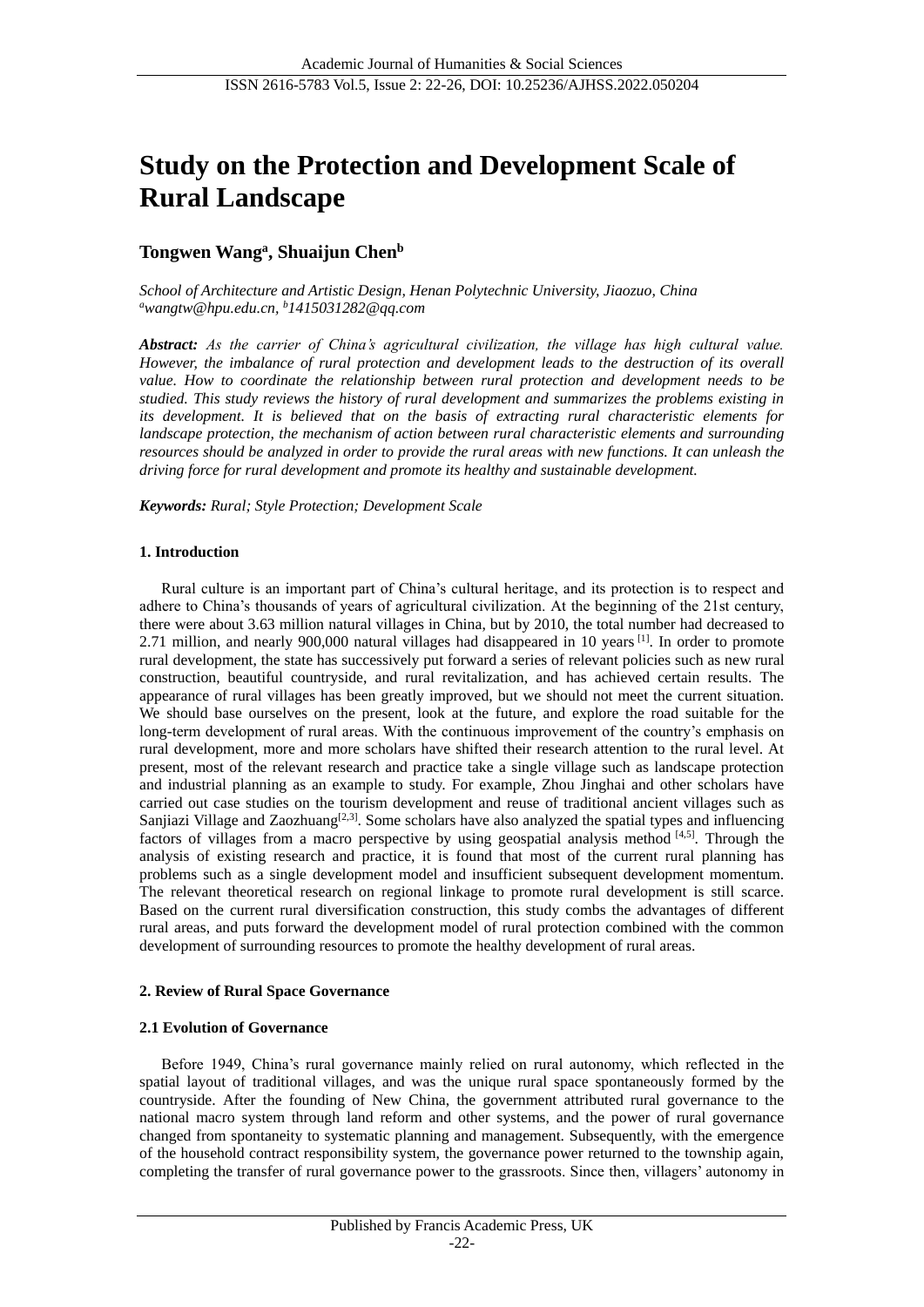## ISSN 2616-5783 Vol.5, Issue 2: 22-26, DOI: 10.25236/AJHSS.2022.050204

village affairs has been strengthened to a large extent  $[6]$ .

In recent years, with the acceleration of China 's urbanization process, with the enhancement of economic strength, the rural residents ' yearning for a better life is increasing, and the countryside has ushered in a blowout development. However, due to the rapid construction speed, the strong autonomy of the villagers, and the rural construction as a rough development model that is not unified planning, the original spatial pattern of the village has been broken, and the phenomenon of thousands of villages has emerged. Governments at all levels have realized that rural development needs to be rationally planned as cities. Since the 21 st century, under the guidance of relevant policies, the attention of governments at all levels to rural space governance has been further improved. In order to reshape the relationship between urban and rural areas, optimize the layout of urban and rural areas, and improve the quality of rural living environment, rural planning practice has been started to varying degrees. Scholars in different fields have also carried out relevant theoretical research and achieved fruitful results.

#### **2.2 Evolution of Governance Connotation Characteristics**

In the context of the rapid development of urbanization, the integration of urban and rural areas has developed rapidly, the cross-regional floating population has increased, and the migrant workers are limited by economic and other factors. Most people choose to live in rural areas around the city, resulting in a strong impact on the original " acquaintance society " model in rural areas, the broken clan and blood relationship in rural areas, and the gradual increase in openness. On the other hand, due to the great changes in the way of planning, the government and relevant staff recognize that rural planning cannot do without the participation of villagers, and guide villagers to participate in the common planning model in the planning to make rural governance more open. Moreover, the systematicness of rural governance has been continuously enhanced, and the governance content has been gradually enriched. The governance of rural space is not only limited to the interior of rural settlements, but also various types of space such as production and life have been gradually incorporated into the governance system. With the continuous development of society, agricultural income has been unable to meet the needs of villagers. Most people choose to work outside, forming a busy farming and leisure work, which leads to the gradual increase of rural hollowing.

#### **3. Insufficient Rural Development**

In 2006, Beijing began to organize various counties and districts to prepare village system planning, which is the beginning of the research direction of the planning industry to expand rural areas, but also a gradual attempt to improve the planning system in China<sup>[7]</sup>. Village planning is not only beneficial to solve the similar problems such as construction positioning deviation and blind investment caused by the lack of guidance for rural development in China for a long time, but also an important measure to balance urban and rural development and make up for the gap between urban and rural areas. However, due to insufficient consideration, some villages still have the following problems in the development process.

#### **3.1 Planning Management System Disorder**

The situation of village planning and management is chaotic. In agriculture, land and planning departments strictly control the indicators of basic farmland and construction land, agricultural departments participate in the cultivation of agricultural products, and forestry departments put forward relevant policies for forestry protection. Different departments have different definitions of protection, and even there are conflicts in some aspects. Therefore, the formation of multi-management situation leads to low efficiency, failed to achieve the desired effect, and is not conducive to the development of villages.

#### **3.2 Irrational Village Planning**

In the new rural planning, new rural community planning, relocation and other planning, village cadres without relevant system training, can not guide the smooth progress of planning, and sometimes have a negative effect [8]; in recent years, when the village planning work is generally carried out, some areas contract the village planning project in the region to a design company for convenience, and the design company only considers economic benefits. When working, a planning and design idea is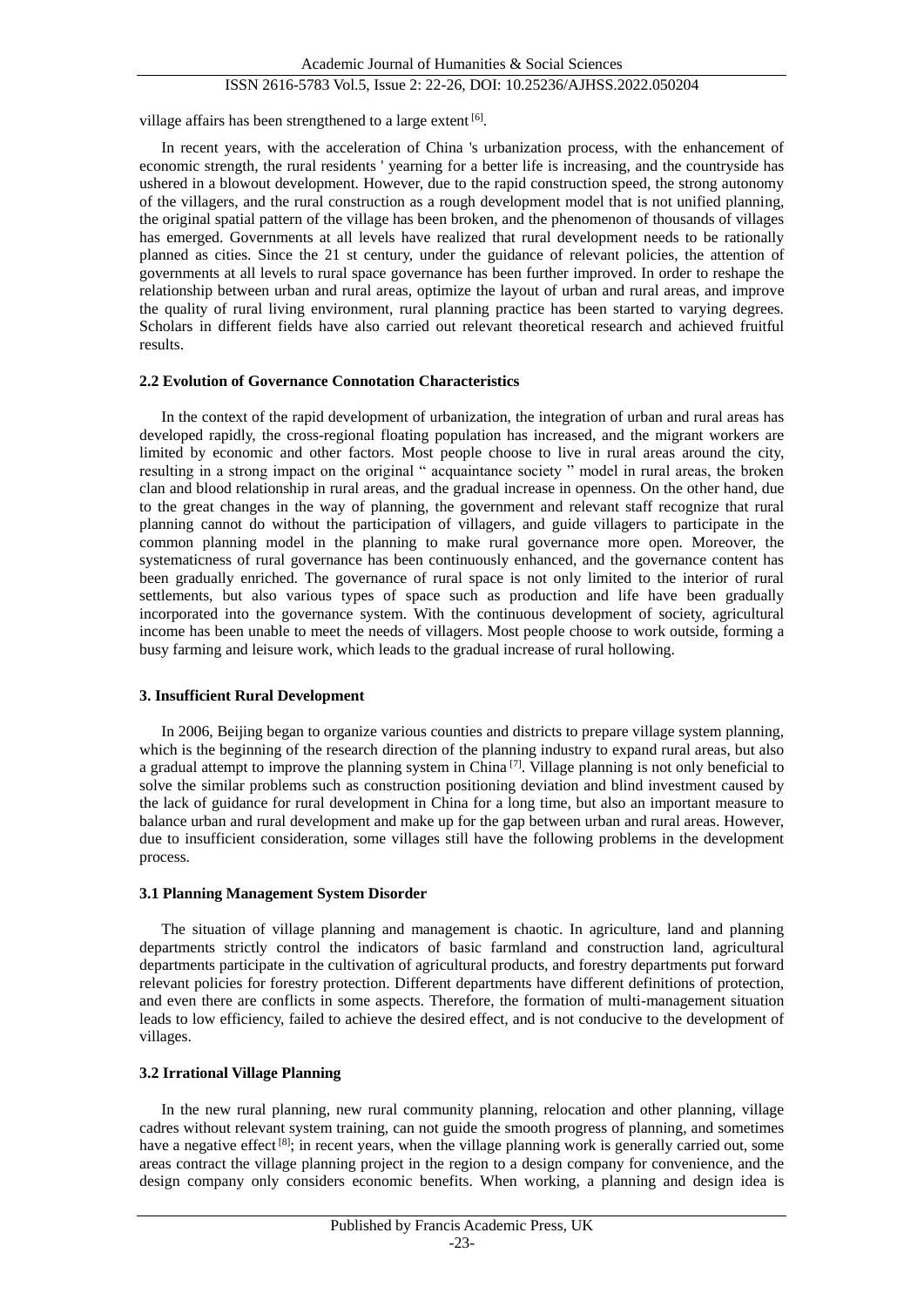applied to all village planning projects in the local area. The planning method is monotonous, the innovation is not strong, and the lack of practicability and pertinence. When some professional workers carry out village planning, they stand in the perspective of planners, do not communicate effectively with the villagers or do not fully consider the villagers ' demands in the later planning and design, resulting in the scheme can not truly meet the needs of the villagers, but also cause certain obstacles to the implementation of the planning scheme. Once such planning is implemented, the impact on rural areas is disastrous. In addition, for traditional villages with high values, the mode of protection and development is unreasonable. Some traditional buildings with high values are lack of professional repair, and buildings are broken or even demolished. Moreover, due to the differences in villagers' aesthetic level, there are great differences in the architectural style in rural areas. The traditional style and modern new rural style are mixed, which destroys the traditional texture and spatial pattern, and the rural characteristics and regional characteristics are constantly lost, resulting in the weakening of rural cultural atmosphere. In the development and utilization of villages, it is usually for the development of tourism, only considering the economic benefits, not long-term comprehensive consideration, resulting in the protection of traditional villages and development destruction of two kinds of damage mode is not conducive to its sustainable development.

#### **3.3 Blindly Copying Urban Development**

Under the impact of rapid urbanization, the current rural construction is moving closer to urbanization in part according to urban standards, building villas and buildings with different styles in rural areas, and creating urban landscape in rural areas. However, theoretical and practical studies have proved that rural development cannot be defined according to urban development. In terms of residence, the biggest difference between rural and urban areas is that urban residents are the people who live together later due to work and other reasons, while rural areas have their own way of life, and residents have clan ties and kinship based on blood, thus creating a unique living environment ; in terms of industrial development, some rural development models do not fully consider the rural reality, copy successful cases and blindly carry out tourism development, which not only forms the situation of industrial homogenization competition, but also causes a devastating blow to the unique style of rural areas ; in terms of infrastructure, the intention is to improve the quality of life of rural residents, but the villagers ' needs are not fully considered in the planning, and they are set in full accordance with the urban situation. However, the late facilities, which are installed, are lying idle and they do not play their due role, let alone achieve the purpose of policy promotion.

#### **4. Exploration of Village Style Protection**

The protection of villages should not be carried out blindly in order to avoid protective damage in rural areas. On the basis of considering the current situation of rural areas, it is necessary to meet the diversified living needs and cultural inheritance needs of villagers to the greatest extent, fully combine the opinions of villagers, adopt the strategy of "inheritance innovation", and gradually improve the planning and management system. As for the village as a whole, we should not only focus on the rural interior, but also realize that the landscape environment around the village is also an integral part of the whole village. The protection of natural environmental factors such as mountains, water, fields and forests is an important part of the overall protection of the village. For the inside of the village, it pays attention to the comprehensive protection of the village style from the overall spatial pattern, street texture, single building and other aspects, and divides it into the core and general protection levels according to different architectural values and integrity, so as to increase the rationality of protection. The rural characteristic elements are extracted, and the organic renewal of ' small-scale, progressive, diversified and microcirculation ' is taken as the principle. The goal of "repairing the old as the old" is to guide the repair of traditional buildings and the style renovation of some new buildings [9]. The harmonious and unified style characteristics are created from the aspects of street texture, architectural form, height, material color and architectural detail, so as to improve the overall value of the countryside and promote its sustainable development.

#### **5. Exploration of Village Development Scale**

#### **5.1 Regional Level**

Combined with relevant government policies, this paper puts forward the concept of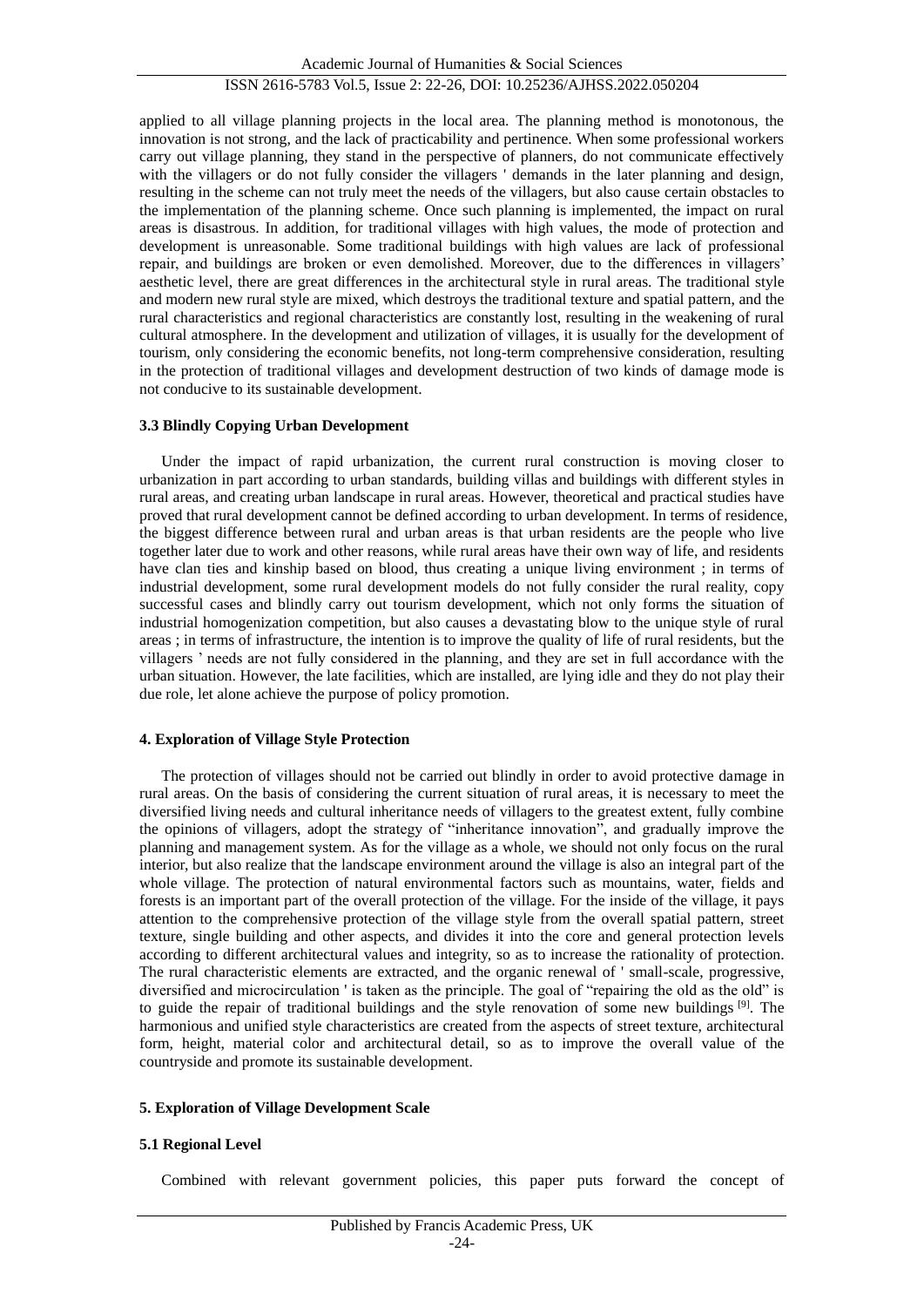multi-dimensional collaborative development, and takes the region as the rural development scale to formulate development strategies and directions for villages with different resource advantages, and carry out multi-directional collaborative guidance to change the scattered development situation of the original vicious competition. The integration of village resources and the expansion of planning scale can realize the industrial complementarity between different villages, form a holistic development model, promote the development of rural industry, create rural brands, and improve their overall cohesion and competitiveness, so as to form a multi-angle and systematic pattern of village development, realize the cooperation and complementarity between development directions, and guide the benign development of village industry.

The specific operation is based on the analysis of the advantageous resources such as the village and the surrounding commerce, tourist spots and so on, fully considering the location relationship between the village and other advantageous resources, taking the single village and the surrounding village, tourist spots and commercial resources as a common whole, determining the reasonable planning and development scale of the development of different villages at the regional level, taking the demand of surrounding resources as the opportunity of village development, comprehensively considering the surrounding demand and the functions that the village can provide, implanting new functions according to the advantages of different villages, and integrating them into the common development system, so as to promote the development of villages.In view of the problems of insufficient infrastructure construction in some rural areas in the process of development, it is proposed to divide rural areas according to location, distance and scale, reduce blind investment, realize the co-construction and sharing of infrastructure and municipal facilities, and effectively improve the happiness of rural life ; for villages with similar resource advantages, it is proposed to strengthen the correlation between transportation, service facilities and folk culture, carry out group development planning, and promote rural coordinated development and resource sharing.

The development model should also learn from the development model of local first and then the whole in the urban development model, giving priority to the selection of villages with good natural landscape and rich cultural value, positioning them as central villages, completing the establishment of various service facilities and supporting infrastructure within the development scale, giving priority to the development combined with the surrounding advantageous resources, and then considering its driving force, bringing the surrounding villages and nodes into the development system, forming a development model from a single natural village to the entire administrative village, and then to the point, line and surface of the villages in the whole region, and finally expanding the development scale to the region, forming a joint development model.

### **5.2 Village Level**

Village level should be in accordance with the formulation of different partitions, gradually improve the village infrastructure, and improve the competitiveness of village development. Then, on the basis of a full analysis of village resources, the mechanism of action between the village and the surrounding resources is analyzed, the function of the village is positioned, and the new functions such as commerce and services brought about by the implantation of surrounding resources are carried out. According to different cultural values and functions, functional zoning is carried out to formulate scientific and reasonable development plans. In view of the new functions brought about by the collaborative development model for the village, the layout of new functions is paid attention to in combination with zoning, and the necessary spatial renewal and the building activation and transformation of traditional buildings are implemented, so as to form a sustainable development model that is developed in protection and protected in development, and ultimately achieve the harmony between the villagers' life and industrial development. Promote sustainable development of villages.

#### **6. Conclusion**

As the root of traditional culture, rural development should be planned scientifically and systematically. Based on the full analysis of the problems in the development of villages, the characteristic elements of different villages are extracted to protect the rural characteristics. It is assumed that rural development should not be regarded a separate one, but should combine a series of resources that can be jointly developed around it, which is taking a single village as the basic point and combining with the surrounding rural, commercial, tourism and other resources to put forward the coordinated development model. In the development model, different villages are divided reasonably